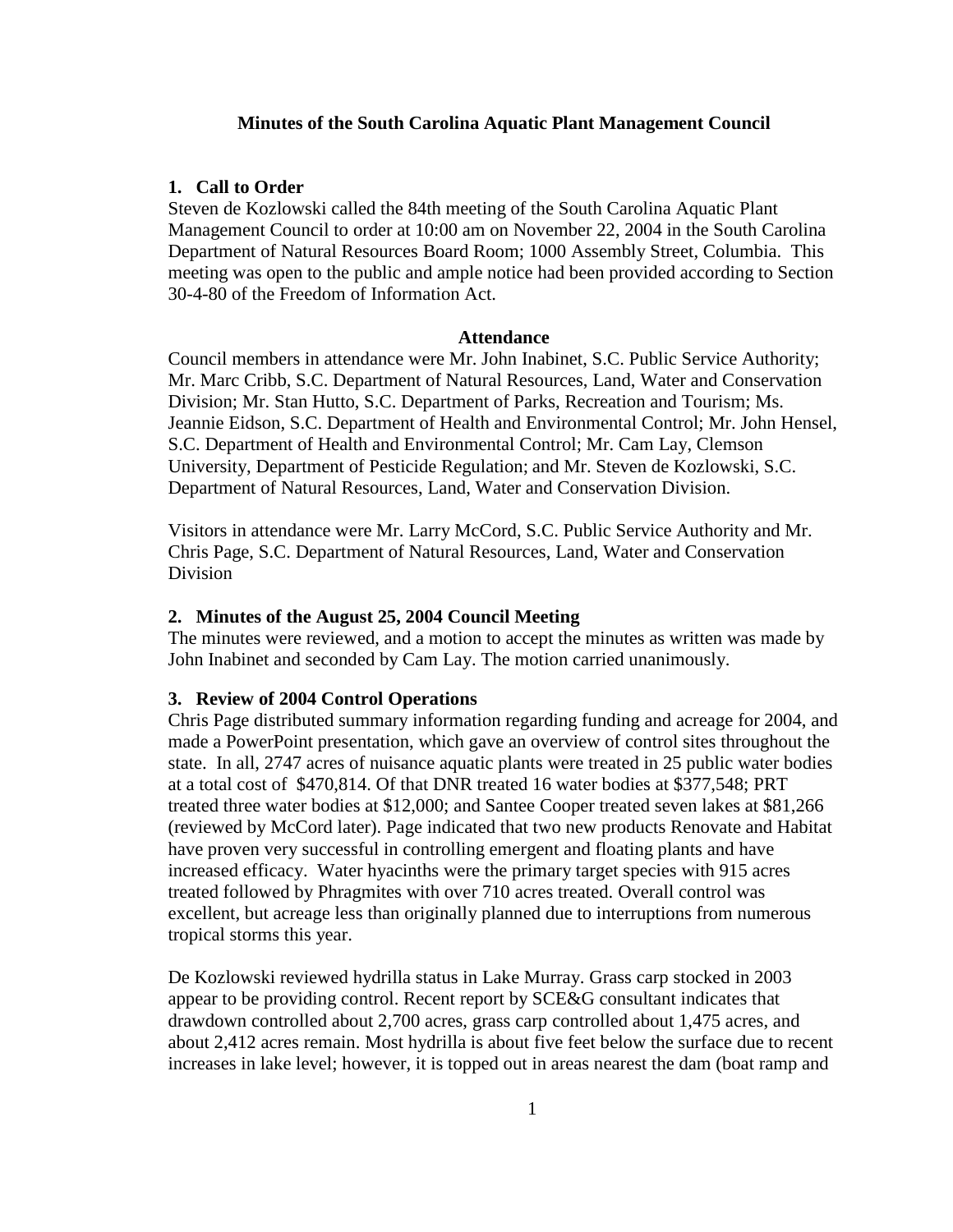West Columbia intake). Five-acre treatment at public boat ramp was to help prevent the spread of hydrilla to other water bodies as boats leave the lake through thick growth. Areas with greatest grass carp control are in the northern shoreline areas around Columbia Intake/Salem Church Rd., Coast Guard Station/Susie Ebert Island, Bear Creek, and Timberlake.

Inabinet questioned why the breakdown in the summary sheets to DNR, Santee Cooper, and PRT lakes. De Kozlowski stated that the breakdown began years ago to help summarize expenditures for the principal state agencies involved. It is still helpful to avoid confusion of treatments in the sub impoundments with the main Santee Cooper Lakes (Marion and Moultrie), e.g. stocking of grass carp in Dean Swamp and Church Branch.

## **4. Aquatic Plant Coverage and Management Recommendations on the Santee Cooper Lakes**

Larry McCord presented a preliminary overview of the status of aquatic vegetation in the Santee Cooper system. Santee Cooper has contracted with a new vendor, Remetrix, for aerial photography. Unfortunately, due to tropical storms, aerial photography could be taken this year. Instead ground and aerial surveys were conducted by Santee Cooper staff and marked on topographic maps. They estimate that over 1000 acres of water hyacinth present; hydrilla was largely absent from the main lakes except small amounts in exclosures and Power House slew. Largest populations were in Potato Creek, Dean Swamp, and Taw Caw Creek Impoundments. While surveying for plants, grass carp can still be observed throughout the lake system.

Exclosure studies indicated that of the four exclosures built (2 in Marion and 2 in Moultrie), plant growth occurred in three. Most of the vegetation was native species (Valisneria, water shield, waterlily) and non-invasive exotics such as brittle naiad. Very little hydrilla growth occurred in two of the exclosures late in the season indicating that the hydrilla regrowth potential has declined significantly from the last studies in 1998. Plans are to treat the hydrilla with Aquathol K to prevent further growth.

Based on results from the plant survey and exclosures studies, Santee Cooper and DNR recommend that grass carp not be stocked in 2005.

### **5. Draft 2005 Aquatic Plant Management Plan**

Page gave a brief overview of and answered questions about the 2005 Draft SC Aquatic Plant Management Plan. The Plan was distributed to Council members for their review and consideration. Council comments will be heard at the next scheduled meeting before the draft plan goes out for public review

#### **6. Other Business**

The Chairman reviewed federal funding challenges this year. Restrictions imposed this year did not allow funds to be carried forward and limited some treatments late in the